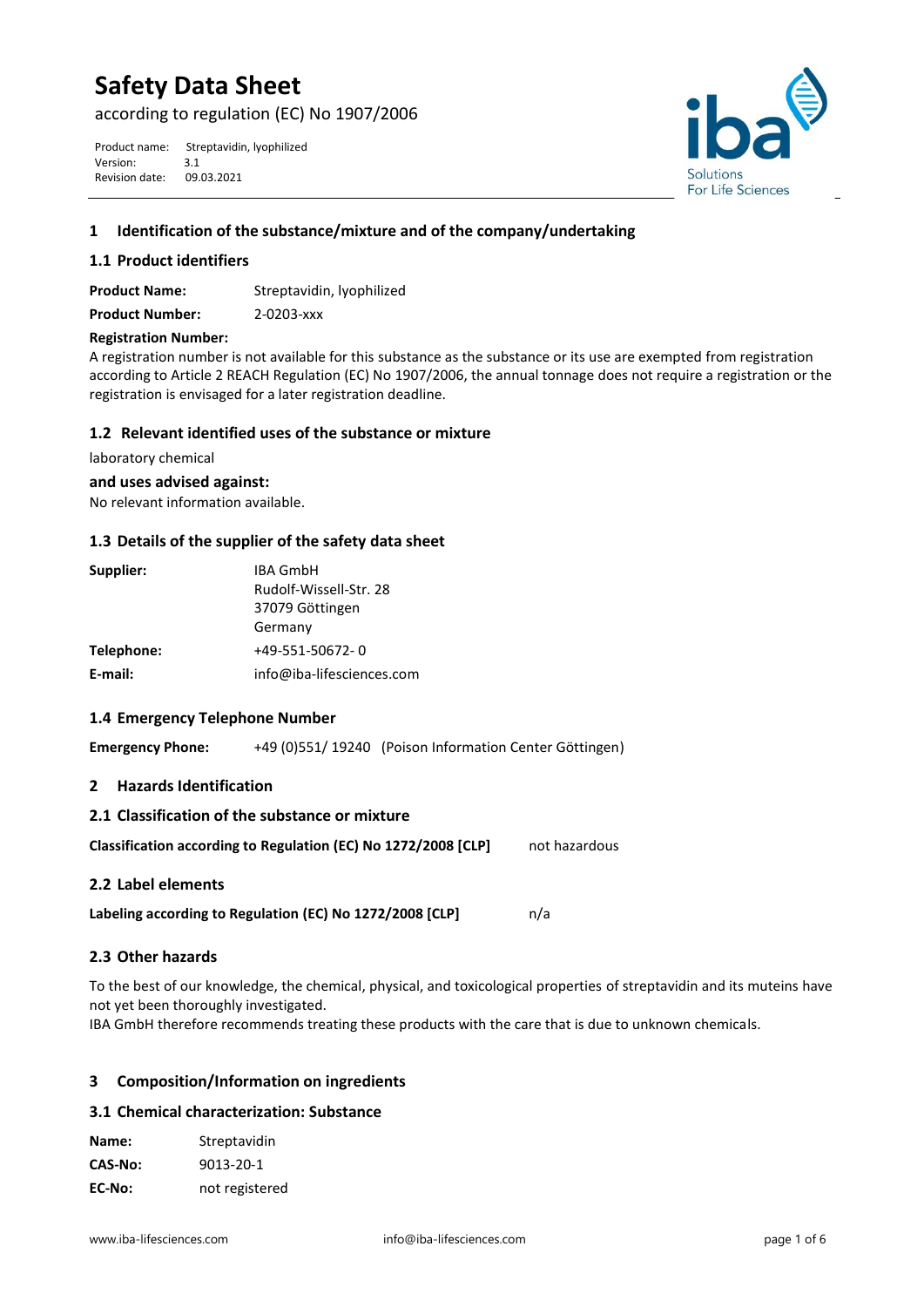

## **Description of product:**

Streptavidin is an extracellular protein of *Streptomyces avidinii* that binds biotin with high affinity.

## **4 First aid measures**

## **4.1 Description of first aid measures**

|                     | <b>After inhalation:</b> | Provide fresh air. If feeling unwell, consult a physician.                                     |
|---------------------|--------------------------|------------------------------------------------------------------------------------------------|
| After skin contact: |                          | Wash with plenty of soap and water. If skin irritation occurs, consult<br>a physician.         |
|                     | After eye contact:       | Flush eyes with water for at least 10 minutes. If irritation persists,<br>consult a physician. |
|                     | <b>After ingestion:</b>  | Rinse mouth and drink water if conscious. If feeling unwell, consult a<br>physician.           |

## **4.2 Most important symptoms and effects, both acute and delayed**

No relevant information available.

#### **4.3 Indications of any immediate medical attention and special treatment needed**

No relevant information available.

#### **5 Firefighting measures**

#### **5.1 Extinguishing media**

#### **Suitable extinguishing media**

CO2, dry extinguishing powder, foam, or water spray.

#### **Unsuitable extinguishing media**

No relevant information available.

#### **5.2 Special hazards arising from the substance of mixture**

No relevant information available.

#### **5.3 Advice for firefighters**

Wear self contained breathing apparatus for fire fighting if necessary (see section 5.2).

## **6 Accidental release measures**

#### **6.1 Personal precautions, protective equipment and emergency procedures**

Wear suitable protective equipment. Avoid eye and skin contact.

#### **6.2 Environmental precautions**

Do not let product enter drains.

#### **6.3 Methods and material for containment and cleaning up**

Take up mechanically. Place in appropriate containers for disposal. Provide suitable ventilation.

#### **6.4 Reference to other sections**

Information about safe handling: see section 7. Information about protective equipment: see section 8. Information for disposal: see section 13.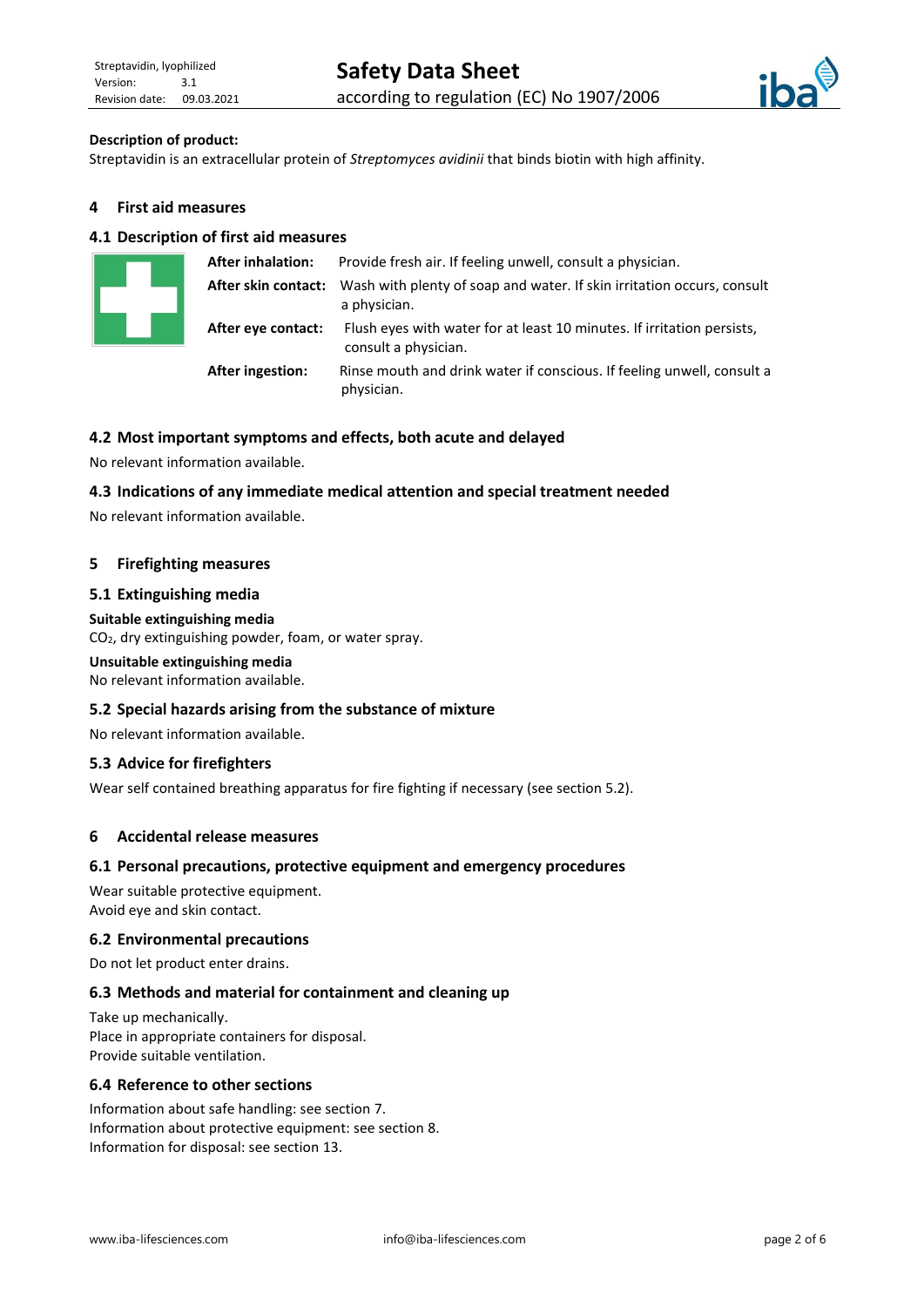

## **7 Handling and storage**

## **7.1 Precautions for safe handling**

Provide appropriate exhaust ventilation at places where dust is formed. Keep containers, equipment, and workplace clean.

#### **7.2 Conditions for safe storage, including any incompatibilities**

**Storage rooms and containers:** No special requirements.

**Incompatible substances or mixtures:** Keep away from food and drink.

**Consideration of other advice:** Keep containers tightly closed.

**Recommended storage temperature:** -25 ─ -15 °C

#### **7.3 Specific end use(s)**

No relevant information available.

## **8 Exposure controls/personal protection**

#### **8.1 Control parameters**

**Components with workplace control parameters:** none

#### **8.2 Exposure controls**

#### **General precautionary and hygiene measures**

The usual precautions for handling chemicals should be observed. Avoid contact with eyes and skin. Wash hands before breaks and after work.

#### **Respiratory protection**

Respiratory protection is not required. Where protection from nuisance levels of dusts are desired, use type N95 (US) or type P1 (EN 143) dust masks. Use respirators and components tested and approved under appropriate government standards such as NIOSH (US) or CEN (EU).

#### **Hand protection**

Wear suitable gloves. Chemical protection gloves are suitable, which are tested according to EN 374.

For special purposes, it is recommended to check the resistance to chemicals of the protective gloves mentioned above together with the supplier of these gloves.

Inspect gloves prior to each use. Choose suitable gloves according to break through time, permeation rate and material degradation.

#### **Glove material**

Nitrile rubber, minimum layer thickness: ≥ 0,11 mm The suitability of gloves depends on several quality characteristic besides the material. It may differ from one supplier to another.

#### **Break through time**

Break through level: Level  $\geq 6$ The exact break through time should be inquired from the supplier and should be observed.

#### **Eye protection**

Use safety goggles with side protection.

#### **Body protection**

Choose body protection in relation to its type, to the concentration and amount of dangerous substances, and to the specific workplace., The type of protective equipment must be selected according to the concentration and amount of the dangerous substance at the specific workplace.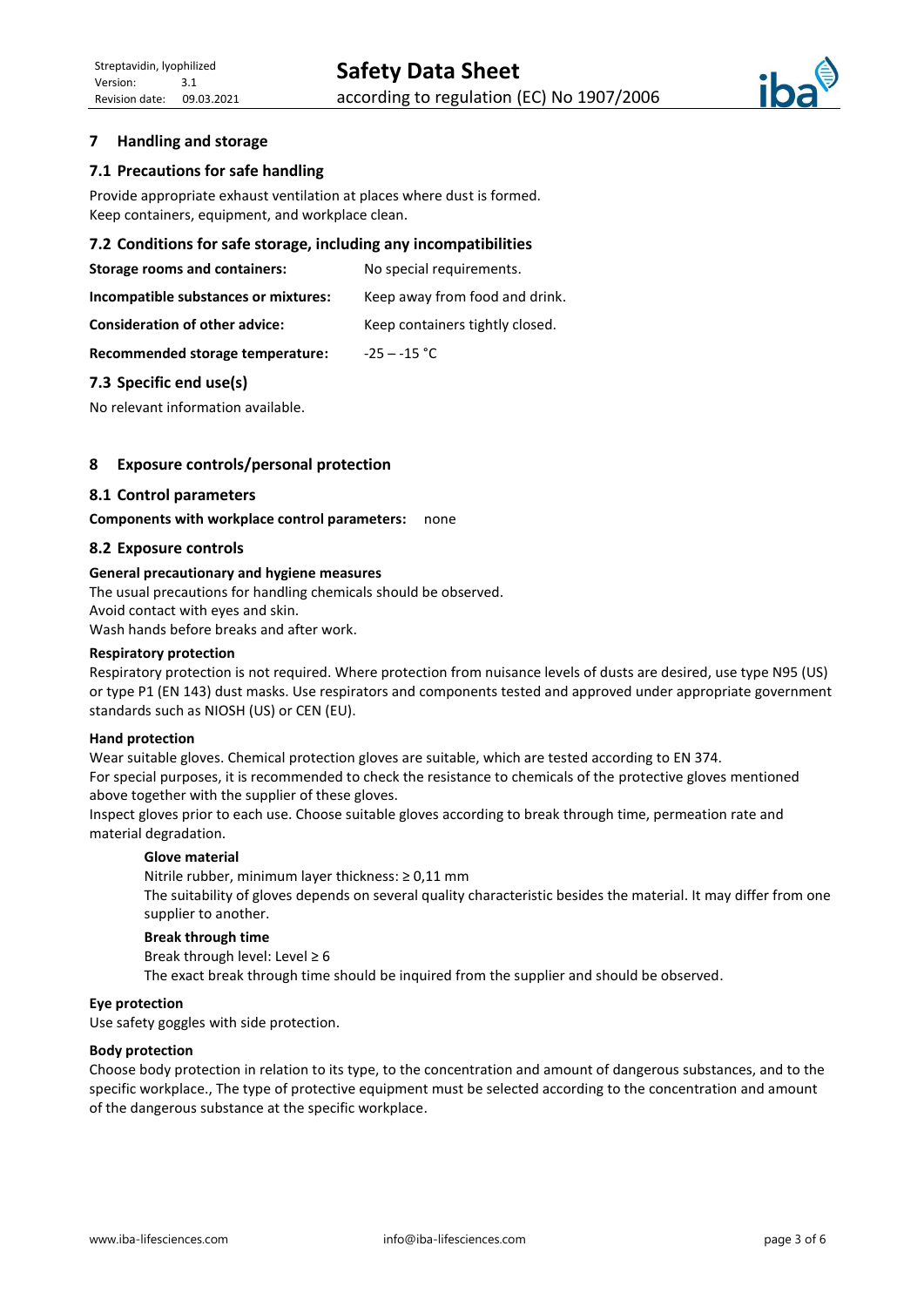

## **9 Physical and chemical properties**

## **9.1 Information on basic physical and chemical properties**

| Appearance:                              | white powder      |
|------------------------------------------|-------------------|
| Odor:                                    | odorless          |
| Odor threshold:                          | no data available |
| pH:                                      | no data available |
| <b>Melting point:</b>                    | no data available |
| <b>Freezing point:</b>                   | no data available |
| Initial boiling point and boiling range: | no data available |
| Flash point:                             | no data available |
| <b>Evaporation rate:</b>                 | no data available |
| Upper/lower explosive limits:            | no data available |
| Vapor pressure:                          | no data available |
| Vapor density:                           | no data available |
| <b>Relative density:</b>                 | no data available |
| <b>Water solubility:</b>                 | no data available |
| Partition coefficient (n-octanol/water): | no data available |
| Viscosity:                               | no data available |
| <b>Explosive properties:</b>             | not explosive     |
| <b>Oxidizing properties:</b>             | not oxidizing     |
| 9.2 Other safety information             |                   |

No further relevant information available.

## **10 Stability and reactivity**

## **10.1 Reactivity**

See section 10.3

## **10.2 Chemical stability**

Stable under recommended storage conditions.

## **10.3 Possibility of hazardous reactions**

Reactions with alkaline and oxidizing substances.

## **10.4 Conditions to avoid**

No relevant information available.

# **10.5 Incompatible materials**

No relevant information available.

## **10.6 Hazardous decomposition products**

No relevant information available.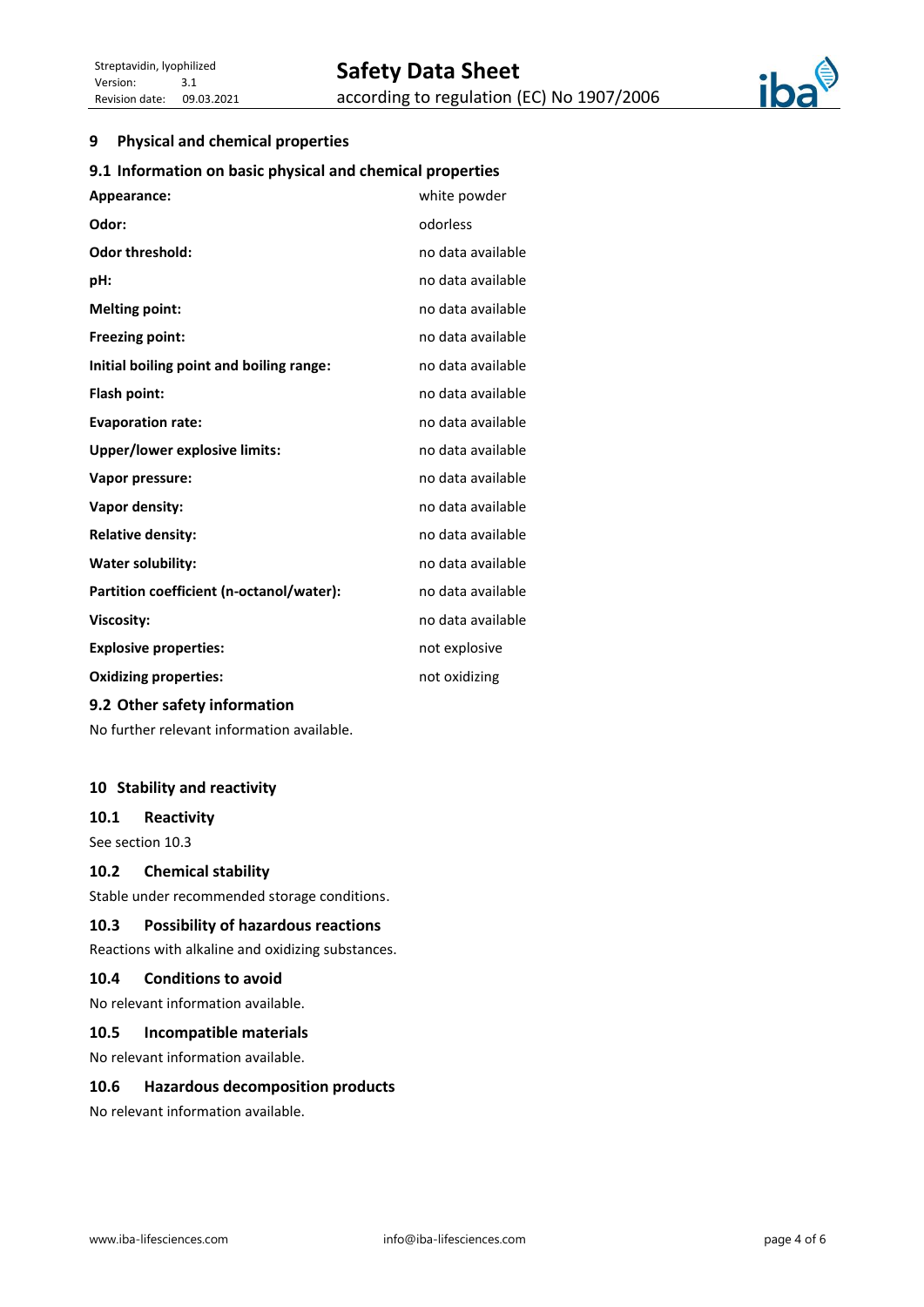

## **11 Toxicological information**

# **11.1 Information on toxicological effects**

## **Acute toxicity**

No relevant information available.

#### **Skin corrosion/irritation**

No relevant information available.

#### **Serious eye damage/eye irritation**

No relevant information available.

#### **Respiratory or skin sensitization.**

No relevant information available.

#### **Germ cell mutagenicity**

No relevant information available.

#### **Carcinogenicity**

No relevant information available.

#### **Reproductive toxicity**

No relevant information available.

## **Specific target organ toxicity – single exposure**

No relevant information available.

#### **Specific target organ toxicity – repeated exposure**

No relevant information available.

#### **Aspiration hazard**

No relevant information available.

## **12 Ecological information**

## **12.1 Toxicity**

No relevant information available.

## **12.2 Persistence and degradability**

No relevant information available.

## **12.3 Bioaccumulative potential**

No relevant information available.

#### **12.4 Mobility in soil**

No relevant information available.

## **12.5 Results of PBT- and vPvB-assessment**

No relevant information available.

## **12.6 Other adverse effects**

No relevant information available.